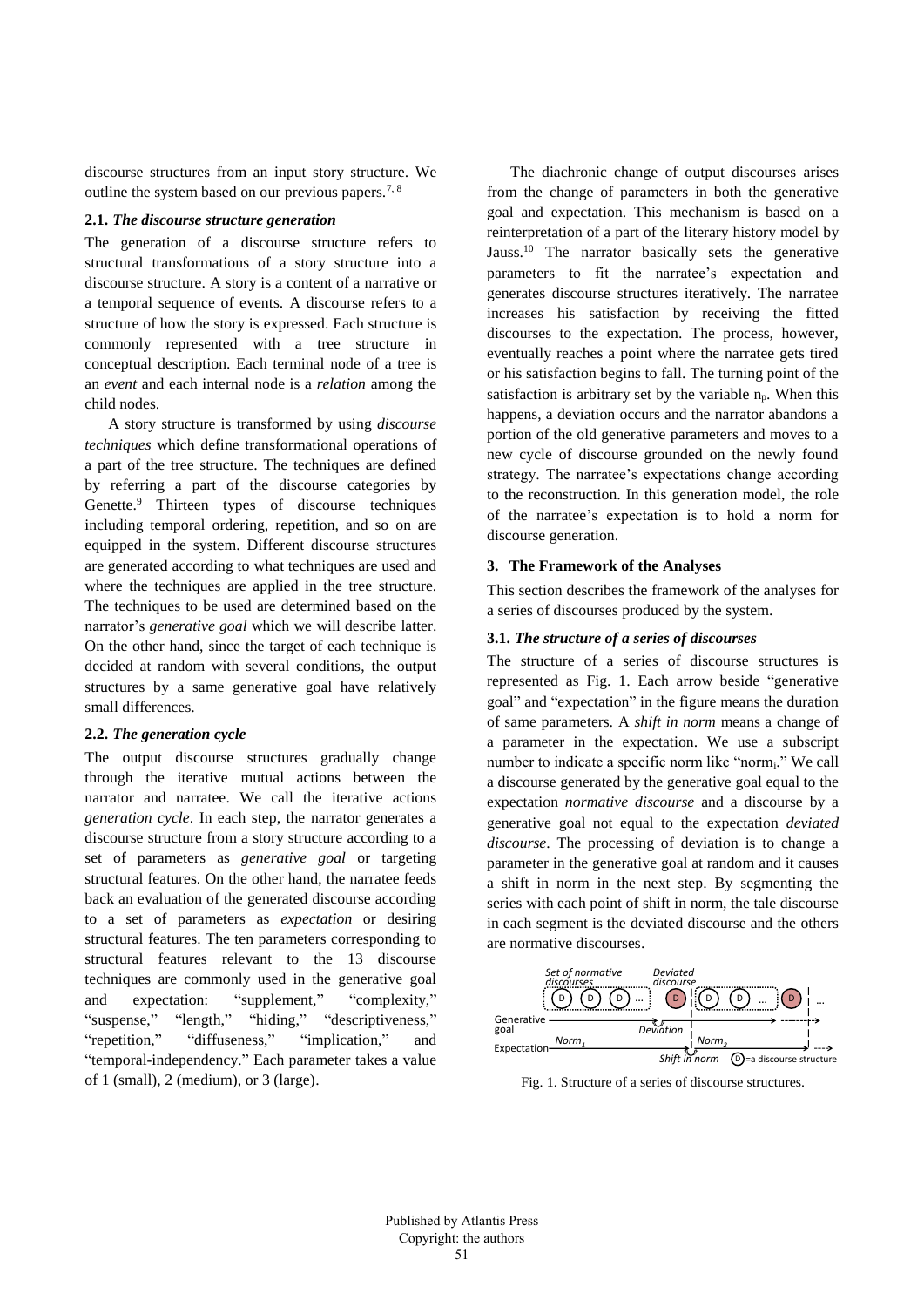### **3.2.** *Four aspects of the analyses*

The basic idea of the analyses is to treat each discourse structure as a set of numerical values which represent structural features corresponding to the ten parameters. We call the values discourse feature values (DFVs). Each DFV is automatically calculated from a generated discourse. For example, "length" and "complexity" are respectively calculated based on the number of terminal nodes in a discourse structure and the number of relations needed for defining temporal order transformation. A set of discourse structures can be treated as a kind of feature space based on their DFVs. The degree of deviation is calculated as the distance between a space of normative discourses and the deviated discourse. The difference between two norms is also calculated as the difference of their spaces.

Based on the above method, we composed a program which consists of the following four analyses.

- (i) *Local generation space*: The role of norm is to restrict the generation space into a certain range. For confirming the behavior of norm-based generation, this analyzes characteristics of the set of normative discourses in each norm.
- (ii) *Degree of deviation*: The deviation is a process to transcend the generation from the local generation space at the time. For clarify the actual action of the deviation, this calculates the distance of the deviated discourse from the local generation space.
- (iii) *Degree of shift in norm*: For clarifying the manner of actual changes in local generation spaces, this calculates the magnitude of difference of each norm from the last norm.
- (iv) *Novelty of norm*: If local generation spaces are always different with all the past local spaces, the

system can continuously produce novel norms and discourses. This analysis calculates the magnitude of difference of each norm from the most similar norm in all the past norms.

# **4. Results**

We executed the system 10000 steps for preparing an experimental data. The input story was same with the story in Ref. 8: A warrior rescues a princess who was abducted by a snake, the plot consisting of 16 total events. The value of  $n_p$ , the turning point of the narratee's satisfaction, was 200.

The DFVs of each discourse were automatically calculated. The program preliminary analyzed the range (the minimum and maximum), average, and standard deviation of each DFV in all the discourses (see Table 1). In total, 8982 patterns of different discourse structures—as combination of the ten DFVs—were counted from the 10000 discourse structures.

Next, the series of discourses was divided into 271 segments (i.e., norms). The average of segment length (i.e., number of discourses) was 36.90 and the minimum and maximum were respectively 17 and 113.

### **4.1.** *Local generation space (i)*

The program analyzed the normative discourses in each norm by the same manner with the above analysis. Table 2 shows two examples of the results. The ranges of DFVs were restricted from the entire set and each norm has different characteristics.

As an issue to be considered, although each local generation space had different characteristics, the timing in which the narratee's expectation is saturated was

| able<br>Ranges, averages, and standard deviations of DFVs in all the discourses. |            |            |                        |   |      |                            |  |             |             |                       |
|----------------------------------------------------------------------------------|------------|------------|------------------------|---|------|----------------------------|--|-------------|-------------|-----------------------|
|                                                                                  | supplement | complexity | suspense length hiding |   |      | descriptiveness repetition |  | diffuseness | implication | temporal-independency |
| minimum                                                                          |            |            |                        |   |      |                            |  |             |             |                       |
| maximum                                                                          |            |            |                        | ັ |      |                            |  |             |             |                       |
| average                                                                          |            | 3.07       | 69.ر                   |   | 3.86 | 44.,                       |  |             | 90          |                       |

Table 1. Ranges, averages, and standard deviations of DFVs in all the discourses.

| <b>NOTINI (CVCIES 1-113)</b>                |            |            |                        |       |      |                 |            |             |             |                       |  |
|---------------------------------------------|------------|------------|------------------------|-------|------|-----------------|------------|-------------|-------------|-----------------------|--|
|                                             | supplement | complexity | suspense length hiding |       |      | descriptiveness | repetition | diffuseness | implication | temporal-independency |  |
| minimum                                     |            |            |                        |       |      |                 |            | . .         |             |                       |  |
| maximum                                     |            |            |                        |       |      |                 |            | ÷.          |             |                       |  |
| average                                     | 0.00       | 0.00       | $0.00\,$               | 12.30 | 3.70 | 0.00            | 0.00       | $-3.70$     | 0.00        | 0.00                  |  |
| <b>SD</b>                                   | 0.00       | 0.00       | $0.00\,$               | 0.65  | 0.65 | 0.00            | $0.00\,$   | 0.65        | 0.00        | 0.00                  |  |
| Norm <sub>181</sub> (cycles $6674 - 6710$ ) |            |            |                        |       |      |                 |            |             |             |                       |  |
|                                             | supplement | complexity | suspense length hiding |       |      | descriptiveness | repetition | diffuseness | implication | temporal-independency |  |
| minimum                                     |            |            |                        | ۱9    |      |                 |            | - 1         |             |                       |  |
| maximum                                     |            | 40         |                        | 32    |      |                 |            |             |             |                       |  |
| average                                     | 4.00       | 14.94      | .97                    | 25.67 | 6.72 | 2.42            | 6.50       | $-0.22$     | 2.61        | 0.00                  |  |
| SD                                          | 0.00       | 7.20       | .26                    | 3.24  | 0.90 | 0.72            | 2.75       | 2.69        | 0.54        | 0.00                  |  |

Table 2. The local generation spaces in norm1 and norm181. **Norm<sup>1</sup> (cycles 1-113)**

SD 1.32 4.48 0.99 6.16 2.34 2.17 3.67 4.21 1.29 0.71